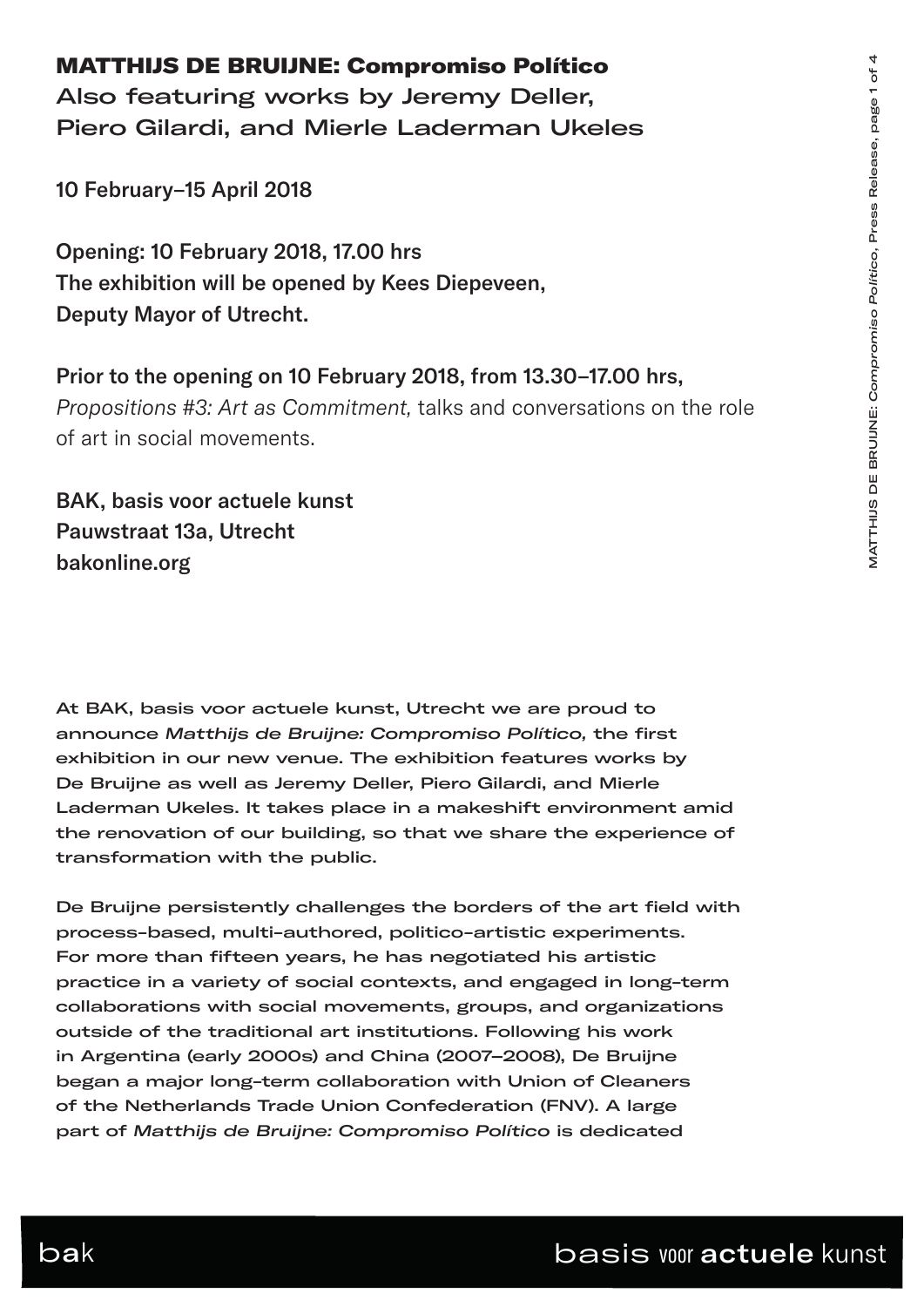to this cooperation (2011–ongoing), analyzing ways of bringing together art and social struggles, and searching for connections between artistic practice and grassroots political organizing in the underlying commonalities of precarity; forms of representation and protest; and desire for new images and imaginaries that work toward social justice.

The title of the exhibition—*Compromiso Político*—proposes to circumvent the English-language idiom "socially engaged art" and the compromises that it often ends up with when such art circulates languages and forms of social struggle almost exclusively in the realm of the artistic canon. *Compromiso,* in Spanish, means a commitment and obligation; a commitment to both politics and art. De Bruijne explains, "a *compromiso político* is a way of acting toward the same political goal and working together as part of both the movement and the institution of art." It is quite opposed to the *vrijblijvendheid* of socially engaged art, as De Bruijne continues, in which "*vrij* means free and *blijvend* means to stay: to stay free, to stay loose; without obligation."

The works by Deller, Gilardi, and Laderman Ukeles expand the exhibition in various directions. Gilardi's works examine the notion of protest and how artists can shape its potentiality. Deller delves into the present-day phenomenon of the zero-hour contract, positioning it as a new barbarization of labor. Laderman Ukeles's *Touch Sanitation* (1979–1980) reflects on the years she spent as an artist-in-residence at the New York Department of Sanitation. This work in particular is critical in De Bruijne's genealogy, as it addresses the common space of cleaners, domestic workers, and artists as one of care, where the power relations that dominate life can be imagined and embodied differently.

A screening program of artists' films complements *Matthijs de Bruijne: Compromiso Político* every Saturday and Sunday during the exhibition (except for 17 March and 1 April), from 14.00–17.00 hrs in BAK's auditorium. The program features De Bruijne's film *Het Museum van De Straat* (The Museum of The Street, 2013); historical documentation of Laderman Ukeles's performances *Touch Sanitation* (1979–1980), New York, and *Vuilniswagendans* (Garbage Truck Dance, 1985), Rotterdam; and Deller's musical documentary *Promotional Film For All That Is Solid Melts Into Air* (2014). Entrance for any screening is free to those who have paid entrance to the exhibition.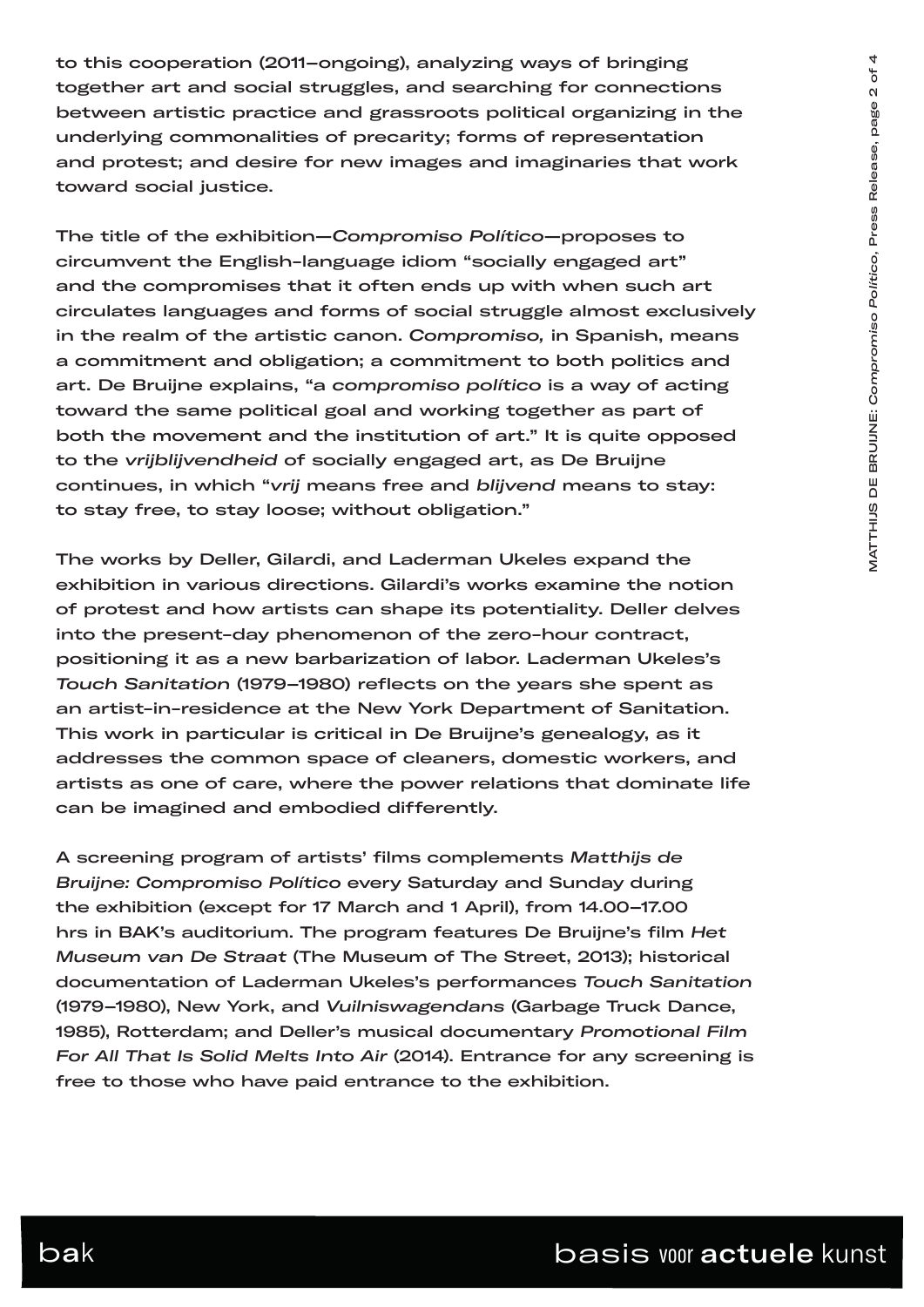Texts by artist Graciela Carnevale, researcher and NGO worker Lin Zhibin, and a conversation between the president and vice president of the Union of Cleaners of the Netherlands Trade Union Confederation (FNV) Khadija Hyati and Tim Edwards —De Bruijne's collaborators on various projects—are available in the exhibition.

In addition, our Utrecht-based media partner Stranded FM— Unconventional Online Radio is dedicating on-air time to the exhibition. On 16 February from 18.00–20.00 hrs, De Bruijne's audio piece *Radio Den Dolder* (2004) will broadcast with an introduction and curated music selection, *10 Porciones* (10 Servings), by the artist. On 24 January from 15.00–16.00 hrs, the artist and BAK's curator Matteo Lucchetti discuss the exhibition live. To follow these events or listen to the recordings, please visit www.stranded.fm or Stranded FM's Facebook page.

# *Propositions #3: Art as Commitment* 10 February 2018, 13.30–17.00 hrs

On the occasion of the opening of the exhibition, a series of talks and conversations on the role of art in social movements takes place under the title *Propositions #3: Art as Commitment,* as part of BAK's long-term research trajectory *Propositions for Non-Fascist Living* (2017–2020). It includes contributions by Matthijs de Bruijne, Graciela Carnevale, Femke Kaulingfreks, Sven Lütticken, Merijn Oudenampsen, and Cecilia Vallejos, as well as a screening of De Bruijne's work *Het Museum van De Straat* (The Museum of The Street, 2013).

Throughout the duration of the exhibition, the Union of Cleaners of the Netherlands Trade Union Confederation (FNV) uses the site for gatherings.

This exhibition is curated by BAK's curator Matteo Lucchetti.

We are grateful to Ronald Feldman Fine Arts, Inc., New York and Museum Catharijneconvent, Utrecht for their help with this exhibition. Thanks also to The Modern Institute, Glasgow, and Fondazione Centro Studi Piero Gilardi, Turin.

The realization of this project has been made possible through financial contributions by the Dutch Ministry of Education, Culture and Science and the City Council, Utrecht.

BAK's main partner in the field of education and research is HKU University of the Arts Utrecht.